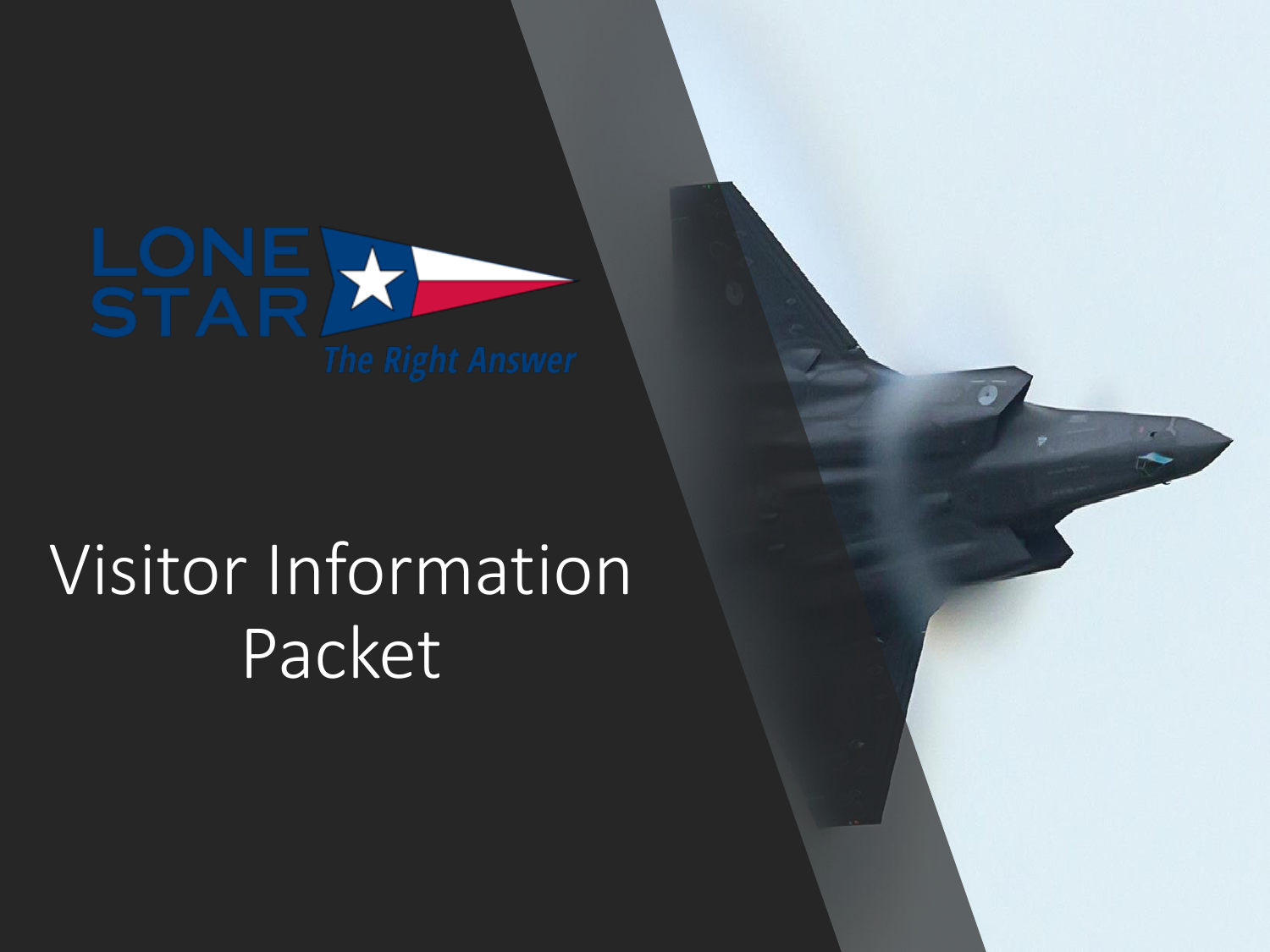

- Lone Star Analysis has built a strong reputation as a trusted provider of predictive and prescriptive analytics and analysis in industrial markets. We have done this by continuously delivering high value solutions that lead to significant improvements in operational and financial performance for our customers.
- LSA provides services in these five industries:





 $\mathcal{R}_{\mathcal{U}}$ Defense

Industrial Products & **Services** Aerospace Industrial Oil & Gas





Public Sector

**Transportation**  $\lambda$ **Logistics**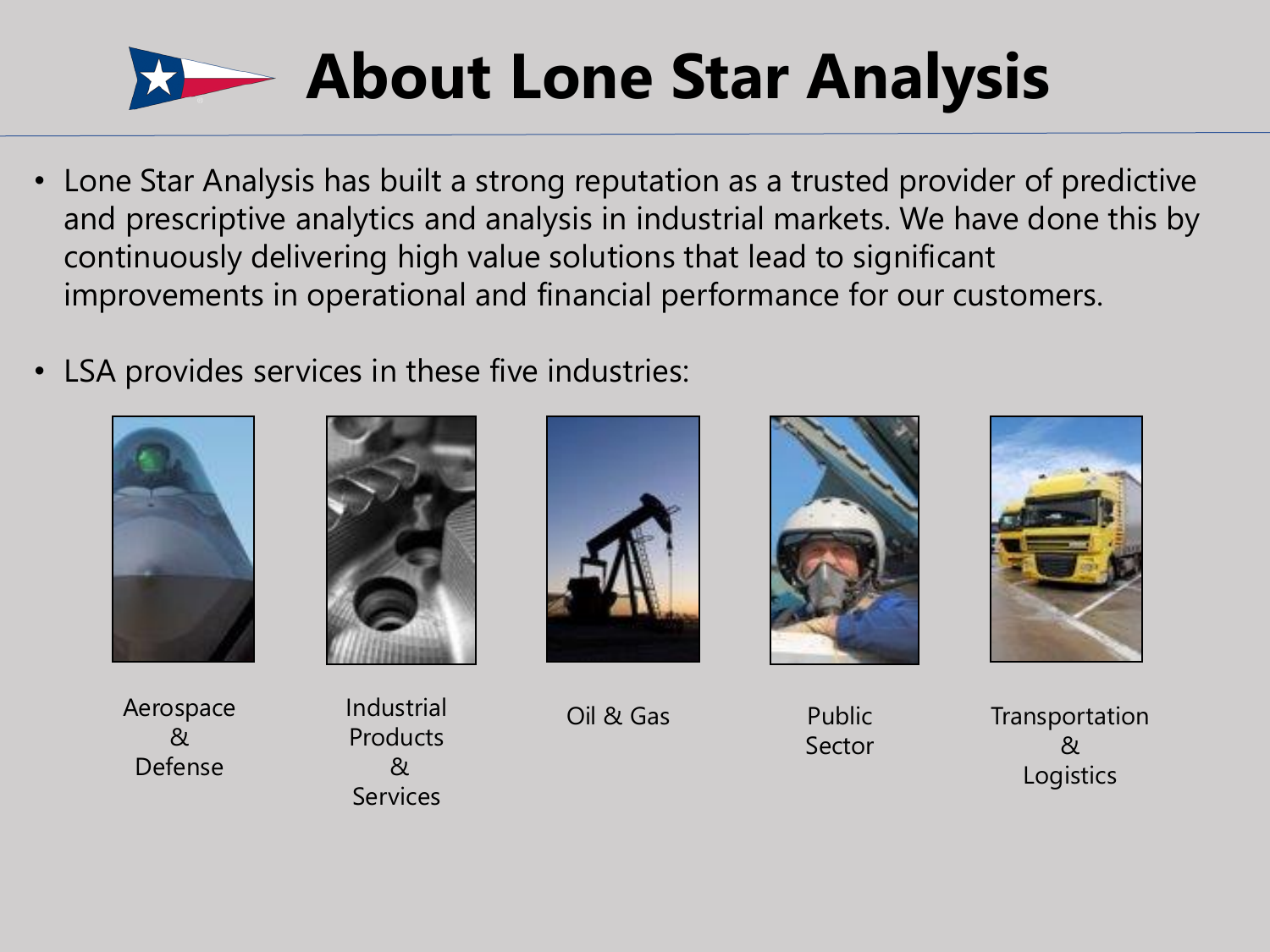

## **LSA Leadership**



Matthew Bowers VP, Corporate Development



Steve Roemerman Chairman & CEO

John Volpi Chief Technology Officer

Ricardo Lopez VP, Competitive Differentiation



Kelly Hartley VP, Operations



Rob Harrill VP, Performance Optimization



Nancy Nelson VP, Finance & Accounting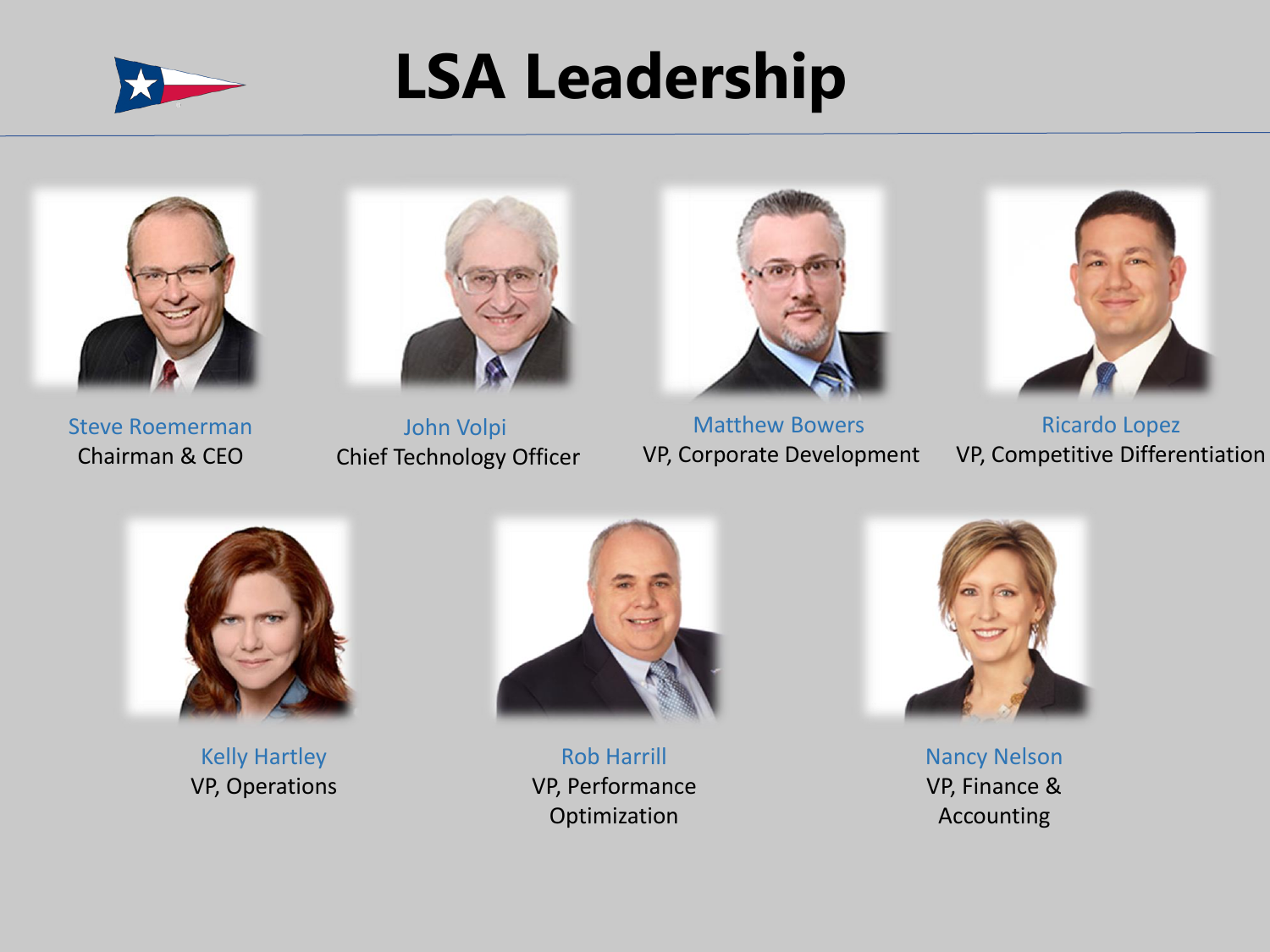## **Arriving at Lone Star Facilities**

Lone Star has two separate offices located in the Addison Tech Center complex**. The main office** is located at 4555 Excel Pkwy, Suite 500, Addison, TX 75001



- **The Lone Star West office Suite 300 is located at 4505 Excel Pkwy, Suite 300, Addison, TX 75001**
	- There is not a marquee with our company name at this particular location. We are located between Bellus Medical and Schubert Packaging.
- **Facility Guidelines**
	- Please present professional courtesy
		- Business casual attire during attendance
		- No recordings of any kind of LSA property
		- No pictures being taken of LSA property
		- No connecting to private LSA networks without security authorization -

Complimentary guest Wi-Fi will be available to use